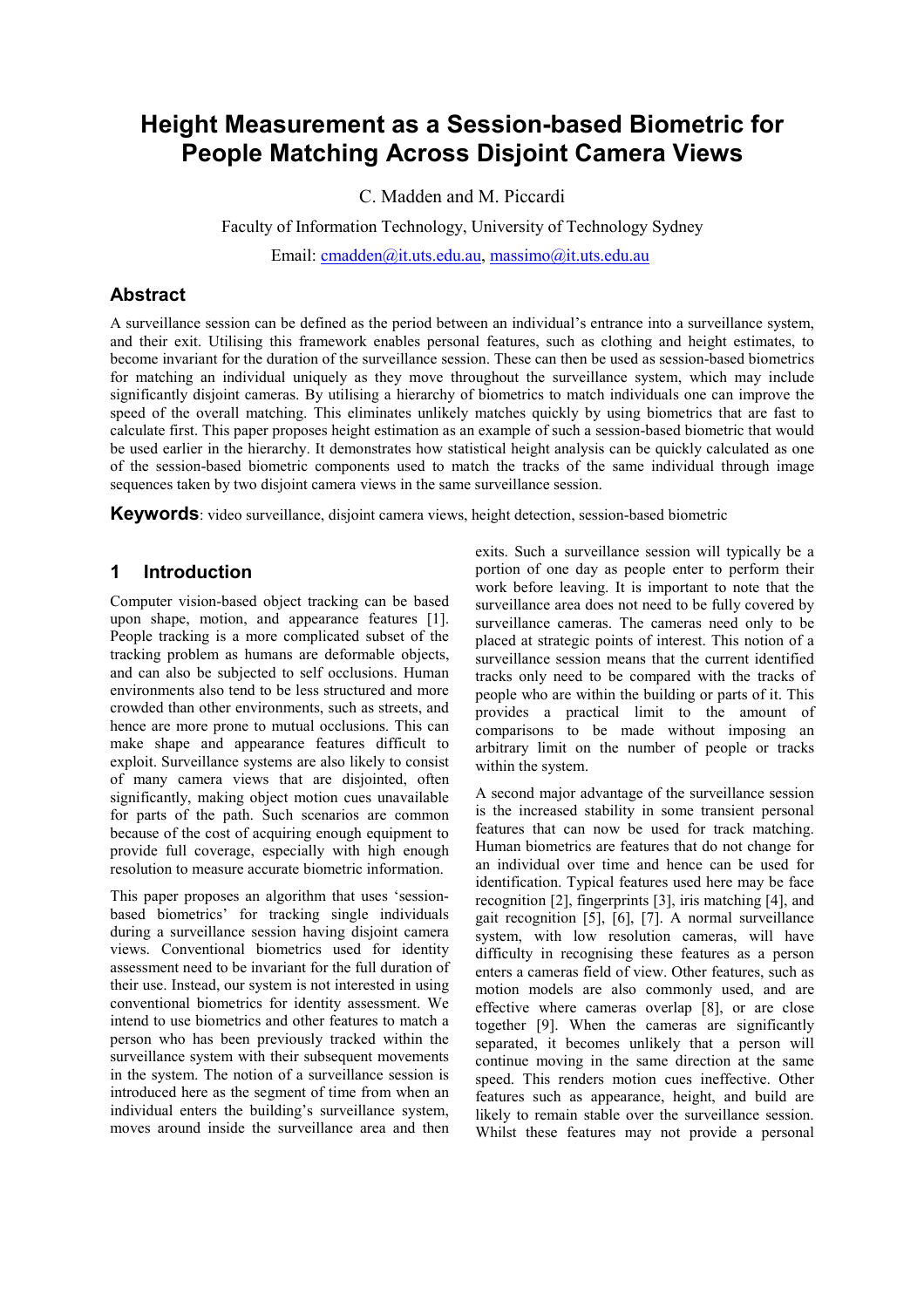identification of an individual, they can provide a set of stable session-based biometrics that can be used by low resolution cameras for matching an individual's motion as tracked around the building. Multiple biometric features are required as many features that can be detected at low resolution may not be unique for each individual. For example two people may be of similar height, but are unlikely to also be wearing the same clothes, or have the same build. Moreover, a multiple-feature approach promises to be more robust to errors occurring in the feature extraction phase.

Choosing the personal biometric features to be used is a crucial component of designing an accurate realtime surveillance system. The design is also evolving over time as advances in both computational power, and affordable camera technology impact upon the system design. Many potential features for the session-based surveillance system are currently being researched, such as gait analysis [5], [6], [7] and colour appearance modelling [10], but this paper will focus upon the use of height estimation as its example. Height estimation was investigated because though many people may be similar in height, it can provide a fast biometric to be used as a complement to the other features. Height estimation differs from gait analysis because it tries to filter the gait effects to provide a single measurement, rather than provide an analysis of the changes in the person as they move.

This paper is composed of four sections. Section 2 discusses the use of height estimation as a session biometric. Section 3 reports on the experimental results for tracking between disjoint track matching both within a single camera, and across two disjoint cameras. Section 4 concludes with a summary of the results of the current research.

#### 2 Height Estimation as a Sessionbased Biometric

Height estimation is discussed here as a biometric to highlight the use of a feature that becomes stable in the session-based framework for video surveillance. Traditional methods of height estimation require an individual to stand up straight near a vertical surface with markings that can be used for measurement. This can produce accurate height estimations, but places restrictions on the individual for the accuracy to be achieved. As this would be impractical in a video surveillance setting because of the behaviour restrictions, alternative methods are required.

Criminisi et al. [11] demonstrated their single view metrology with an example of height estimation. This was taken from a single image of a person standing and seems to provide a reliable measurement, however it still requires a person standing up straight in the image. Video surveillance within buildings does not often achieve such images, but is predominated with people walking. Thus a useful height estimation from such motion could be a session-based biometric for matching tracks of people. This situation however introduces the gait effects of how the person is walking into any possible height estimations. Though the analysis of gait as a biometric has been studied for many uses including human classification, and human motion analysis [6], the authors are unaware of publications that have used it for height estimation in a real-time multiple object system. Many methods including Green and Guan's articulated human models [7] may improve height accuracy, but seem to be computationally expensive, especially for tracking multiple objects.

The method we have used determines the location of the top of the head in the image, and its projected location on the ground plane to estimate the height of the individual. Figure 1 shows the image feature points, after compensating for lens distortion, extracted from a sequence where a single person walks across Camera one's field of view.. The pixel coordinates are given in a top left coordinate system. This clearly shows the periodic motion of each heel throughout the gait. The heel positions when stable represent the foot being on the ground. By assuming that the head position on the ground is directly below the head top position, and lies in the midpoint between the heel locations, then an estimate of the ground point directly below the head can be determined. Note that currently this information is being manually determined, but analysis of the foot and heel locations could lead to effective automation of identifying both the ground and head locations.



Figure 1: Image positions of key object features

With a two camera view of the scene a simple 3D position estimation of the head would be possible [12]; however this situation is uncommon in building surveillance systems. The cameras used for such a system are generally fixed cameras, which allow for camera calibration that will hold over the surveillance session. This process involves the matching of known points in the world coordinate system to image plane points, which defines the camera calibration matrix defined by  $(1)$  [13].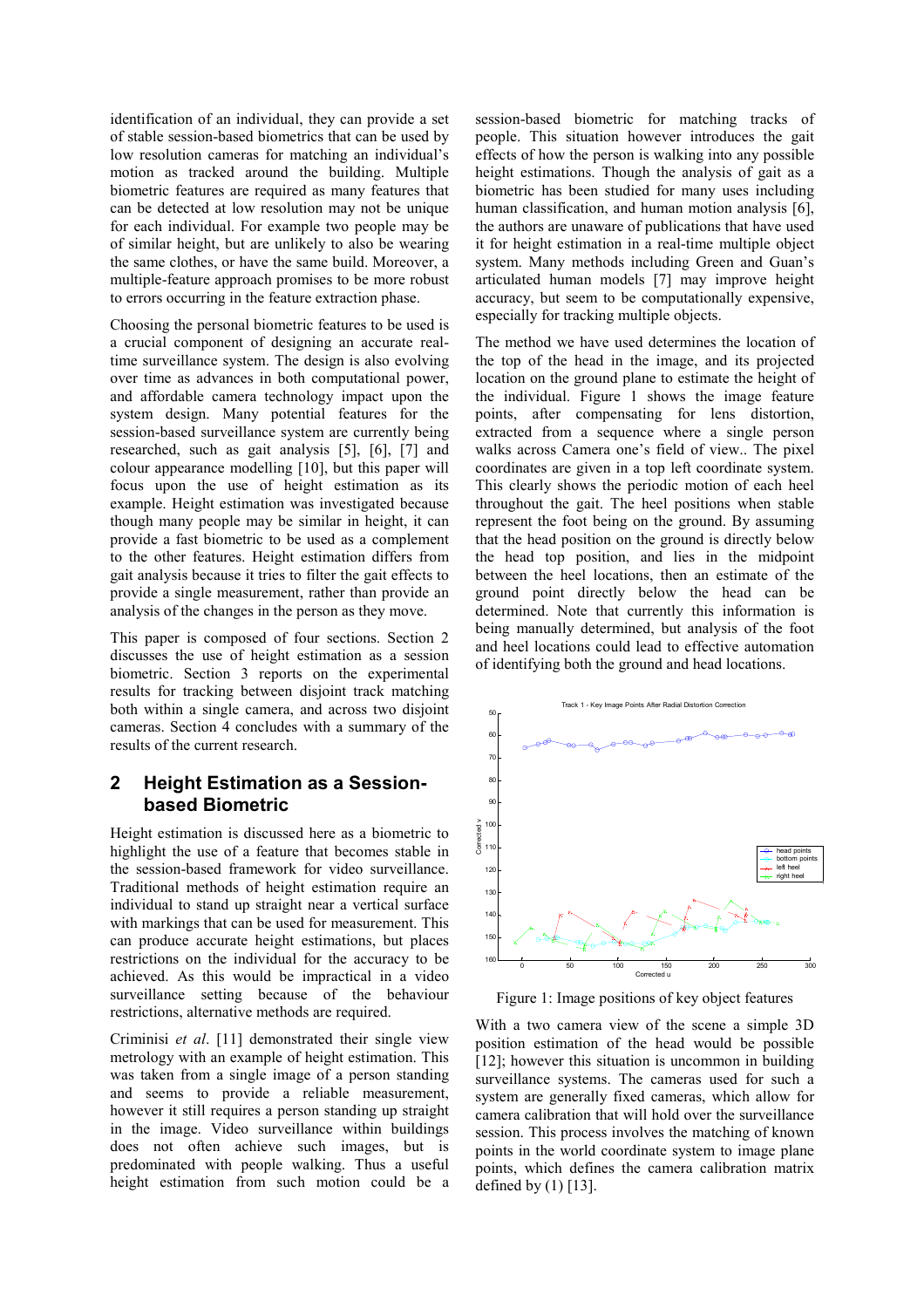$$
\begin{bmatrix} su_i \\ sv_i \\ s \end{bmatrix} = \begin{bmatrix} p_{11} & p_{12} & p_{13} & p_{14} \\ p_{21} & p_{22} & p_{23} & p_{24} \\ p_{31} & p_{32} & p_{33} & p_{34} \end{bmatrix} \begin{bmatrix} X_i \\ Y_i \\ Z_i \\ 1 \end{bmatrix}
$$
 (1)

Expanding this for u and v gives:

$$
u = \frac{p_{11}X + p_{12}Y + p_{13}Z + p_{14}}{p_{31}X + p_{32}Y + p_{33}Z + p_{34}}
$$
 (2)

$$
v = \frac{p_{21}X + p_{22}Y + p_{23}Z + p_{24}}{p_{31}X + p_{32}Y + p_{33}Z + p_{34}}
$$
(3)

This calibration can include the estimation of the ground plane surface that the individuals are walking along. A pixel defines a ray in 3D space according to the intersection of  $(2)$  and  $(3)$  [12]. A 3D ground point in the world coordinate frame can be defined as the intersection of this ray and the ground plane. In practice a 3x3 homography can be determined to map pixel locations onto this ground plane [12]. Choosing the world coordinates so the ground plane is defined by the X and Y axis, with Z pointing vertically, simplifies (1) as  $p_{13} = p_{23} = p_{23} = 0$  and  $Z_i = 0$ .

This simplifies (1) to a 3x3 matrix, which can be inverted to allow for simple mapping of the heads projected ground plane position, or indeed any other ground plane position, from the image plane into real world coordinates on the ground plane. Using the position of this point in the world coordinate system, the height of the individual can be estimated as the location where the ray defined by the top of the head in the image passes above the ground plane position. This is found by rearranging (2) to get (4), and using the ground plane X and Y location values. Similarly (3) could be rearranged to determine the height as a function of v, however (4) was found to be a more stable estimate of the height.

$$
Z = \frac{(P_{11} - uP_{31})X + (P_{12} - uP_{32})Y + P_{14} - uP_{34}}{uP_{33} - P_{13}}
$$
(4)

This resultant height over a series of frames will give a range of heights as the individual walks through the camera's field of view. From here simple statistics can determine the average sequence height and standard deviation. This statistical data can then be compared to other object tracks to determine matches.

The computational complexity of session-based biometrics is an important consideration. Identifying a unique person may be based on many features, and there may be many people in any camera view. Therefore it is important to note that some sessionbased biometrics are going to be faster to calculate, whilst others may provide a greater degree of discrimination between individual people. For this

reason a hierarchical approach can be used to improve the speed of the overall matching. Those features which are faster to calculate and have a reasonable degree of discrimination, such as our height estimation method, can be called lightweight biometrics. These should be calculated earlier in the biometric hierarchy. This allows for the fast dismissal of many of the very different matches within the surveillance session. Heavyweight biometrics, such as colour comparisons [10] and model based gait analysis [7], could then be used to provide greater discrimination between those individuals that are considered to be potential matches after the height comparison. This reduces the usage of the relatively slow biometric comparisons between very different individuals.

#### 3 Experimental Results and Analysis

The implementation of the height estimation was performed in Matlab® using the Camera Calibration Toolbox developed at California Institute of Technology. This provided the framework for determining the camera calibration using measured points in the real world coordinate system, whose position in the image was then manually estimated. The toolbox then calculated both the intrinsic and extrinsic parameters for each camera used.

Two cameras were used to verify the system. Camera one was situated in an open area where people tend to walk across the field of view from left to right. There are also stairs situated in the middle of the image, and a set of lifts out of view to the bottom of the camera. An image of the area is shown as Figure 2 below.



Figure 2: View obtained from Camera one

 Camera two is situated in a corridor outside a set of lifts. This is in a separate area within the building where people tend to walk through the camera view from bottom to top, generating a perspective distortion in the size of their appearances. An image of this area is shown as Figure 3 below. These two cameras were chosen as they tend to provide the most difference in image appearances across each set of an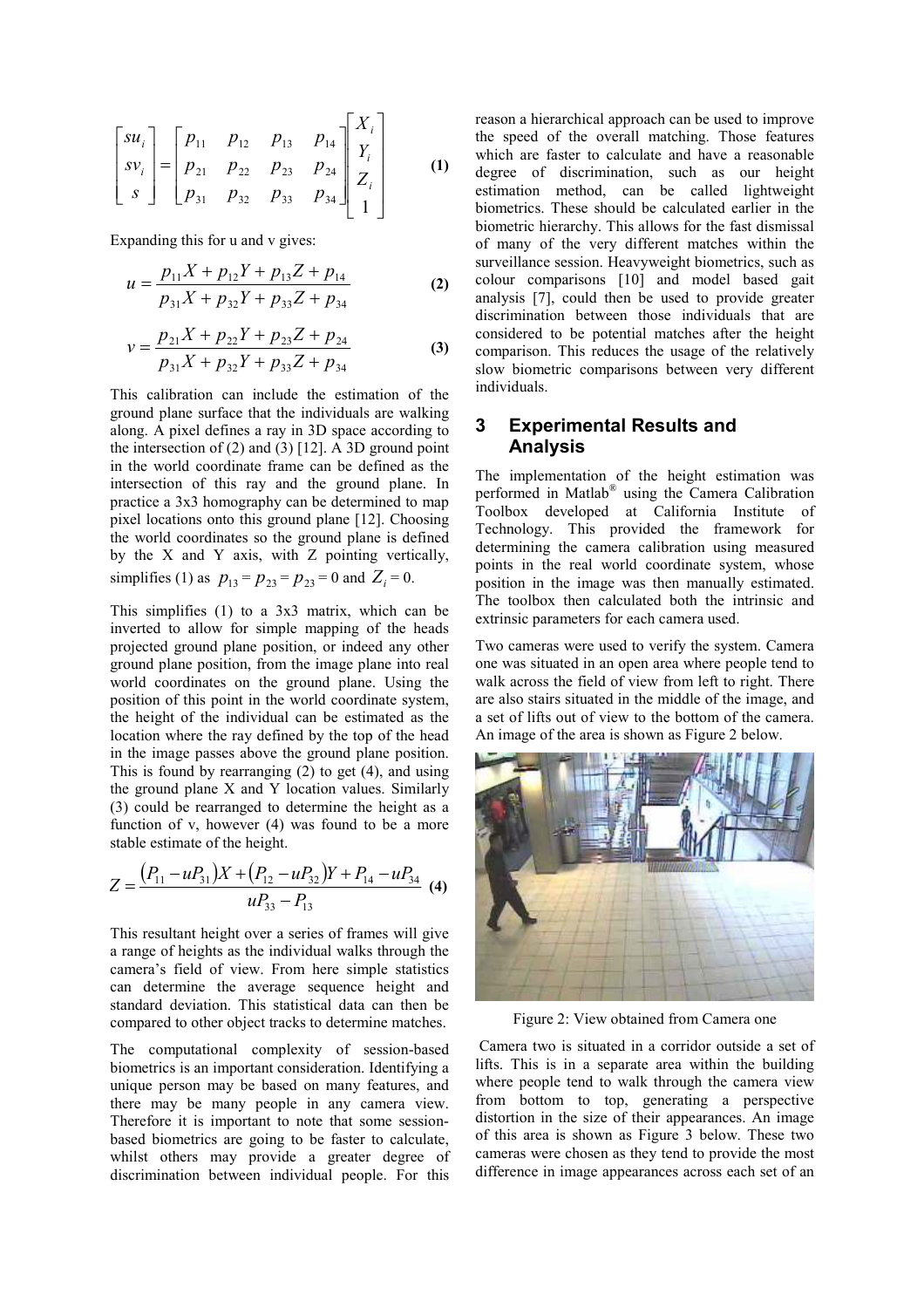individual's tracks. Where the tracks through camera one tend to remain a relatively constant image size, camera two adds the perspective distortion, making the size of people in the image change through the sequence. This comparison provides one of the most challenging set of circumstances for the matching of an individual's height.



Figure 3: View obtained from Camera two

Five sequences of images were chosen from the recorded footage for analysis as separate tracks of three different individuals. These were processed manually to extract the head point, the estimated projection of that head point vertically down onto the ground plane, and the heel positions. An example of the points that were extracted for the track 1 sequence is shown in Figure 1 in section 2 above. Using the calibration matrices of both cameras, these were converted into height estimations over the sequence where that person can be seen. These were then statistically analysed to extract an average height value, and their variances for comparison.

Track 1 follows individual one as he walks through the view from camera one from the left edge to the right edge. Track 2 follows individual one as he walks through the view from camera one from the right edge to the left edge. Track 3 follows individual one as he walks through the view from camera two from the top through the bottom edge. Track 4 follows individual two as he walks from the bottom of the view from camera one to the stairs at the middle of the view. Track 5 follows individual three as he walks from the top of the view in camera two to the bottom edge.

Figure 4 below shows the ground plane positions of the individual's movement through the different camera views. This information is used as the XY positions for the height estimation. It is easy to see that though tracks one and two are quite similar for individual 1, the third track for the same individual is considerably different as he walks through the view of camera two.



Figure 4: Ground plane coordinates of object tracks

The height estimations for the five tracks are shown in Figure 5 below. They clearly indicate distinct differences between the individuals measured. The statistical analysis for this data is shown in Table 1 below, and confirms that the tracks of individual one, Tracks 1, 2 and 3, match each other. The tracks are considered to match if the difference between the means of the two tracks is smaller than the lesser of the two standard deviations. The tracks corresponding to individual two, Track 4, and individual three, Track 5, are clearly different to the tracks of individual one.



Figure 5: Estimated heights of an individual moving past the same camera twice.

| Track   | Average<br>Height (cm) | Standard<br>Deviation | Matching<br>Tracks |
|---------|------------------------|-----------------------|--------------------|
| Track 1 | 170.64                 | 1.63                  | 2, 3               |
| Track 2 | 171.85                 | 1.34                  | 1, 3               |
| Track 3 | 171.23                 | 1.73                  | 1, 2               |
| Track 4 | 166.15                 | 1.04                  | 5                  |
| Track 5 | 166.64                 | 0.92                  |                    |

Table 1: Statistical analysis of track heights

Height estimation is also a very fast session-based biometric to calculate. The camera calibration process